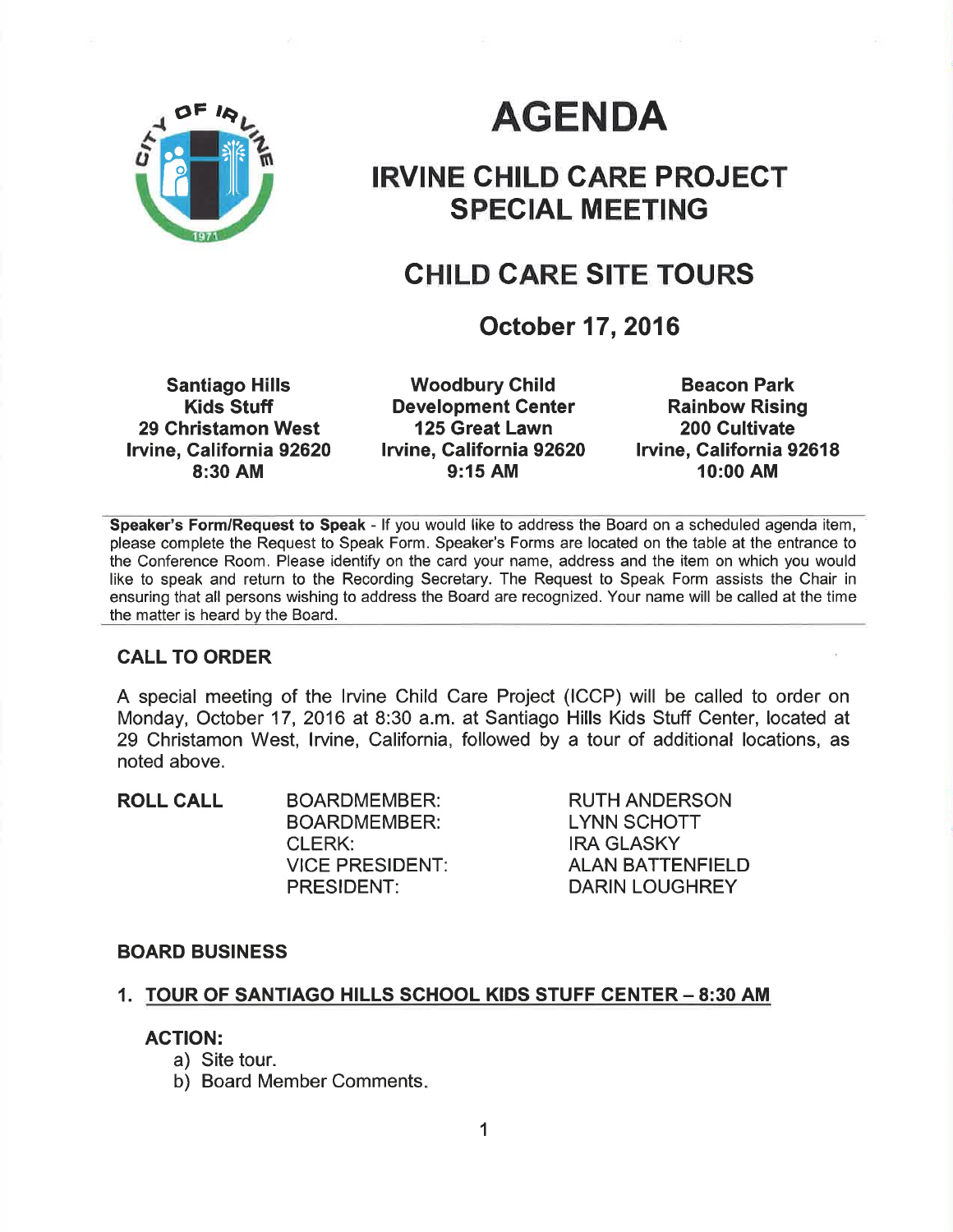# PUBLIC COMMENTS

Any member of the public may address the Board on items within the Board's subject matter jurisdiction, but which are not listed on the Agenda during PUBLIC COMMENTS. However, no action may be taken on matters that are not part of the posted agenda. PUBLIC COMMENTS are scheduled for 30 minutes and are limited to 3 minutes per person.

# REGESS FOR TRAVEL TO NEXT SITE

# RECONVENE AT WOODBURY CHILD DEVELOPMENT CENTER

## 2. TOUR OF WOODBURY CHILD DEVELOPMENT CENTER - 9:15 AM

## AGTION:

- a) Site tour.
- b) Board Member Comments

#### PUBLIC COMMENTS

Any member of the public may address the Board on items within the Board's subject matter jurisdiction, but which are not listed on the Agenda during PUBLIC COMMENTS. However, no action may be taken on matters that are not part of the posted agenda. PUBLIC COMMENTS are scheduled for 30 minutes and are limíted to 3 minutes per person.

# RECESS FOR TRAVEL TO NEXT SITE

### RECONVENE AT BEACON PARK RAINBOW RISING CENTER

#### 3. TOUR OF BEACON PARK RAINBOW RISING CENTER - 10:00 AM

#### AGTION:

- a) Site tour.
- b) Board Member Comments.

#### PUBLIC COMMENTS

Any member of the public may address the Board on items within the Board's subject matter jurisdiction, but which are not listed on the Agenda during PUBLIC COMMENTS. However, no action may be taken on matters that are not part of the posted agenda. PUBLIC COMMENTS are scheduled for 30 minutes and are limited to 3 minutes per person.

#### ADJOURNMENT

Next Regular Board Meeting: **Monday, November 14, 2016**, at 8:30 a.m., City of Irvine, One Civic Center Plaza, Conference Room L102, Irvine, California.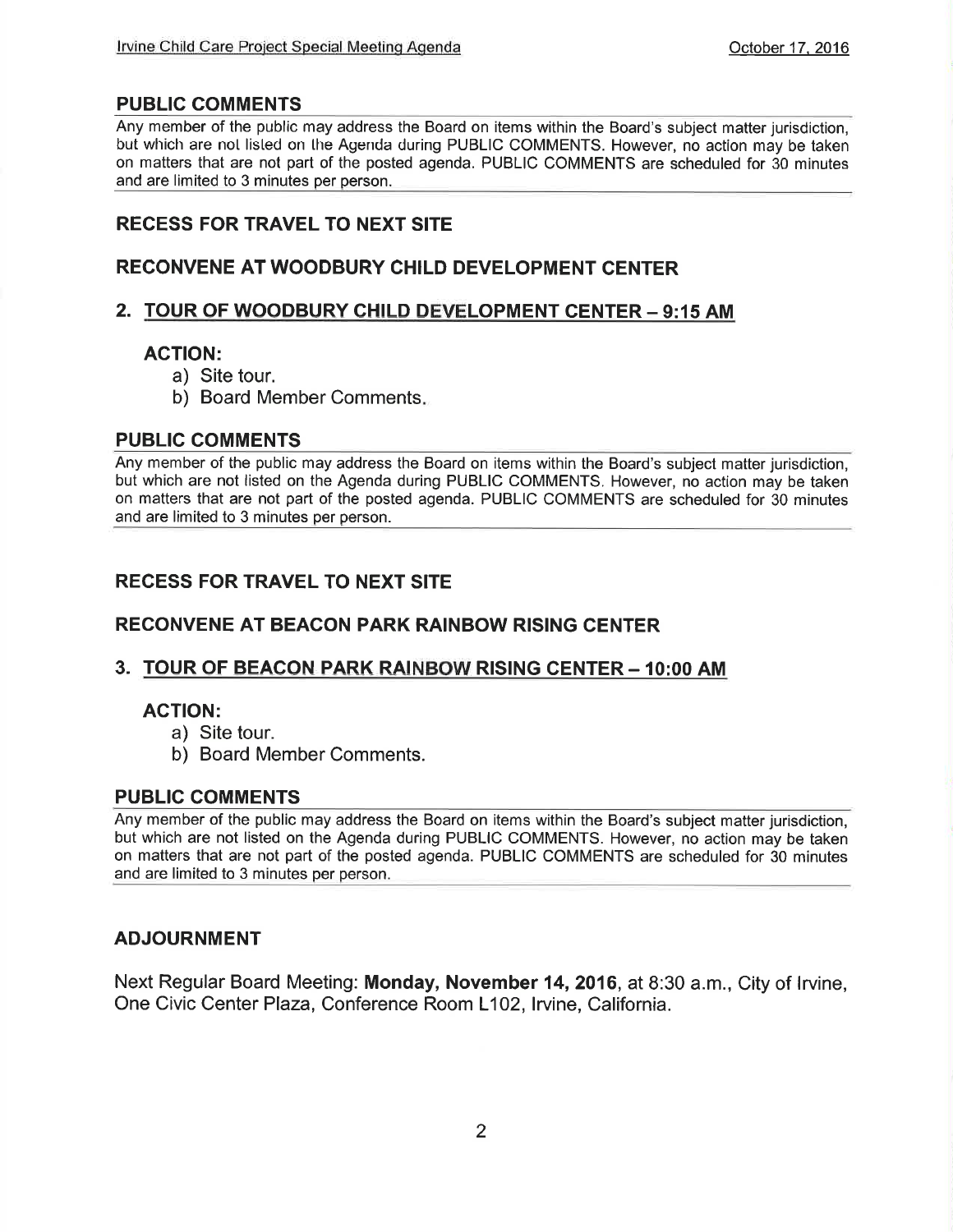#### NOTICE TO THE PUBLIC

At 11:00 a.m., the Irvine Child Care Project will determine which of the remaining agenda items can be considered and acted upon prior to 12:00 noon and will continue all other items on which additional time is required untila future Committee meeting. All meetings are scheduled to terminate at 12:00 noon.

#### STAFF REPORTS

As a general rule, staff reports or other written documentation have been prepared or organízed with respect to each item of business listed on the agenda. Coples of these materials are on file with the lrvlne Child Care Project liaison and are available for public inspection and copying once the agenda is publicly posted, (at least 72 hours prior to a regular lrvine Child Care Project meeting).

lf you have any questions regarding any item of business on the agenda for this meeting, or any of the staff reports or other documentation relating to any agenda item, please contact lrvine Child Care Project liaison at (9a9) 724-6690.

#### SUPPLEMENTAL MATERIAL RECEIVED AFTER THE POSTING OF THE AGENDA

Any supplemental writings or documents distributed to a majority of the lrvine Child Care Project regarding any item on this agenda after the posting of the agenda will be available for public review in the Community Services Department, One Civic Center Plaza, Irvine, California, during normal business hours. In addition, such writings or documents will be made available for public review at the respective public meeting.

#### SUBMITTAL OF INFORMATION BY MEMBERS OF THE PUBLIC FOR DISSEMINATION OR PRESENTATION AT PUBLIC MEETINGS Written Materials/handouts:

Any member of the public who desires to submit documentation in hard copy form may do so prior to the meeting or at the time he/she addresses the lrvine Child Care Project Board. Please provide 15 copies of the information to be submitted and file with the Recording Secretary at the time of arrival to the meeting. This information will be disseminated to the lrvine Child Care Project at the time testimony is given.

#### CITY SERVICES TO FACILITATE ACCESS TO PUBLIC MEETINGS

AMERICANS WITH DISABILITIES ACT: It is the intention of the City of Irvine to comply with the Americans with Disabilities Act (ADA) in all respects. lf, as an attendee or a participant at this meeting, you will need special assistance beyond what is normally provided, the City of lrvine will attempt to accommodate you in every reasonable manner. Please contact lrvine Child Care Project liaison at 949- 724-6690 at least 48 hours prior to the meeting to inform us of your particular needs and to determine if accommodation is feasible. Please advise us at the time if you will need accommodations to attend or participate in meetings on a regular basis.

#### COMMUNICATION DEVICES

To minimize distractions, please be sure all personal communication devices are turned off or on silent mode.

#### MEETING SCHEDULE

Regular meetings of the lrvine Child Care Project are held on the second Monday of each month at B:30 a.m. unless otherwise noted. The lrvine Child Care Project Agenda is posted in the Police Department. Meeting agendas and approved minutes are kept current on the City web site at cityofirvine.org.

I hereby certify that the agenda for the lrvine Child Care Project meeting was posted in the posting book  $\frac{\partial O}{\partial \rho}$  by  $\frac{.5700}{.5}$  p.m. as well as on the City's web page. located in the Public Safety Lobby of City Hall, One Civic Center Plaza, Irvine, California on

Committee Secretary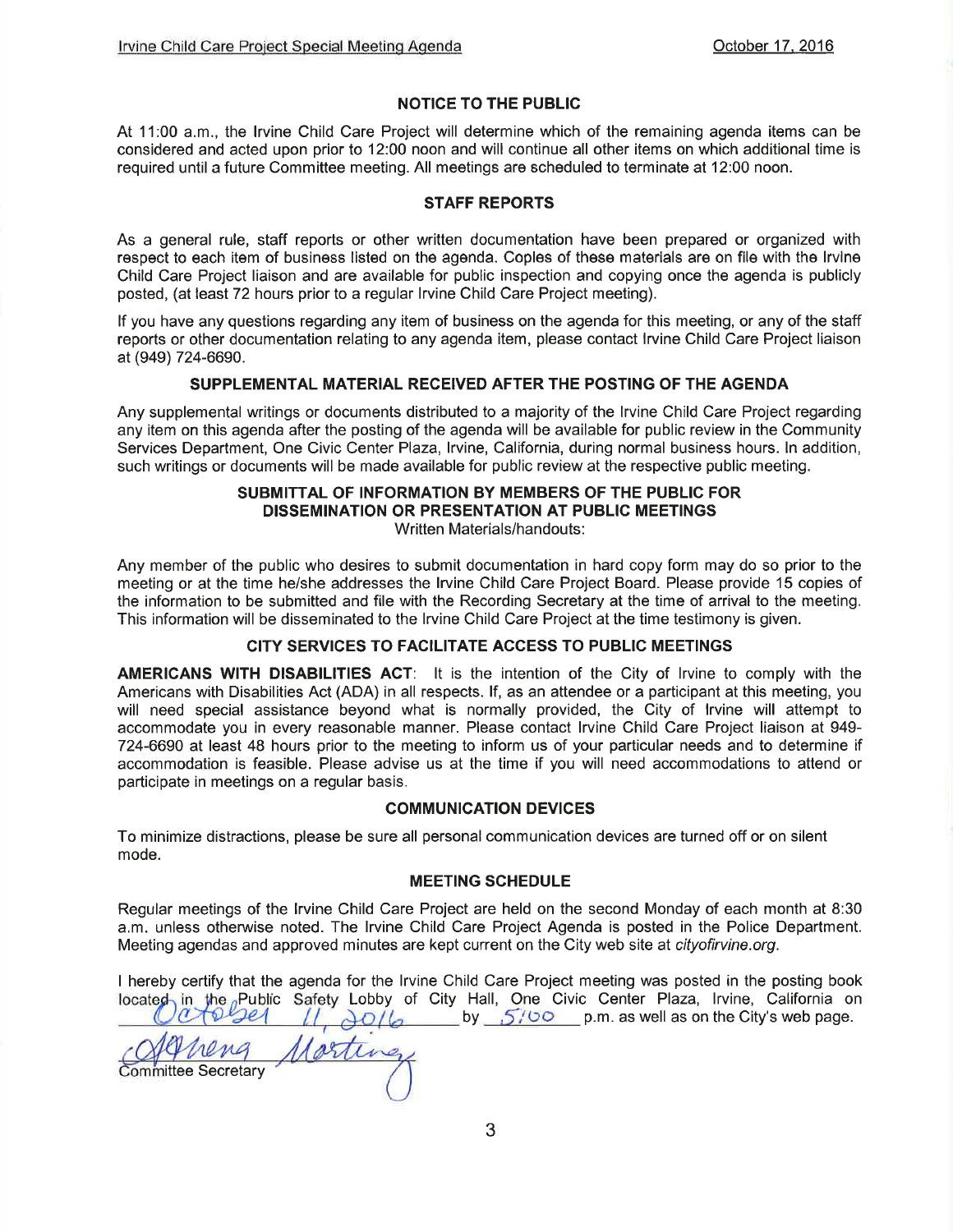

**Santiago Hills Kids Stuff – 8:30 AM 29 Christamon West Irvine, California 92620**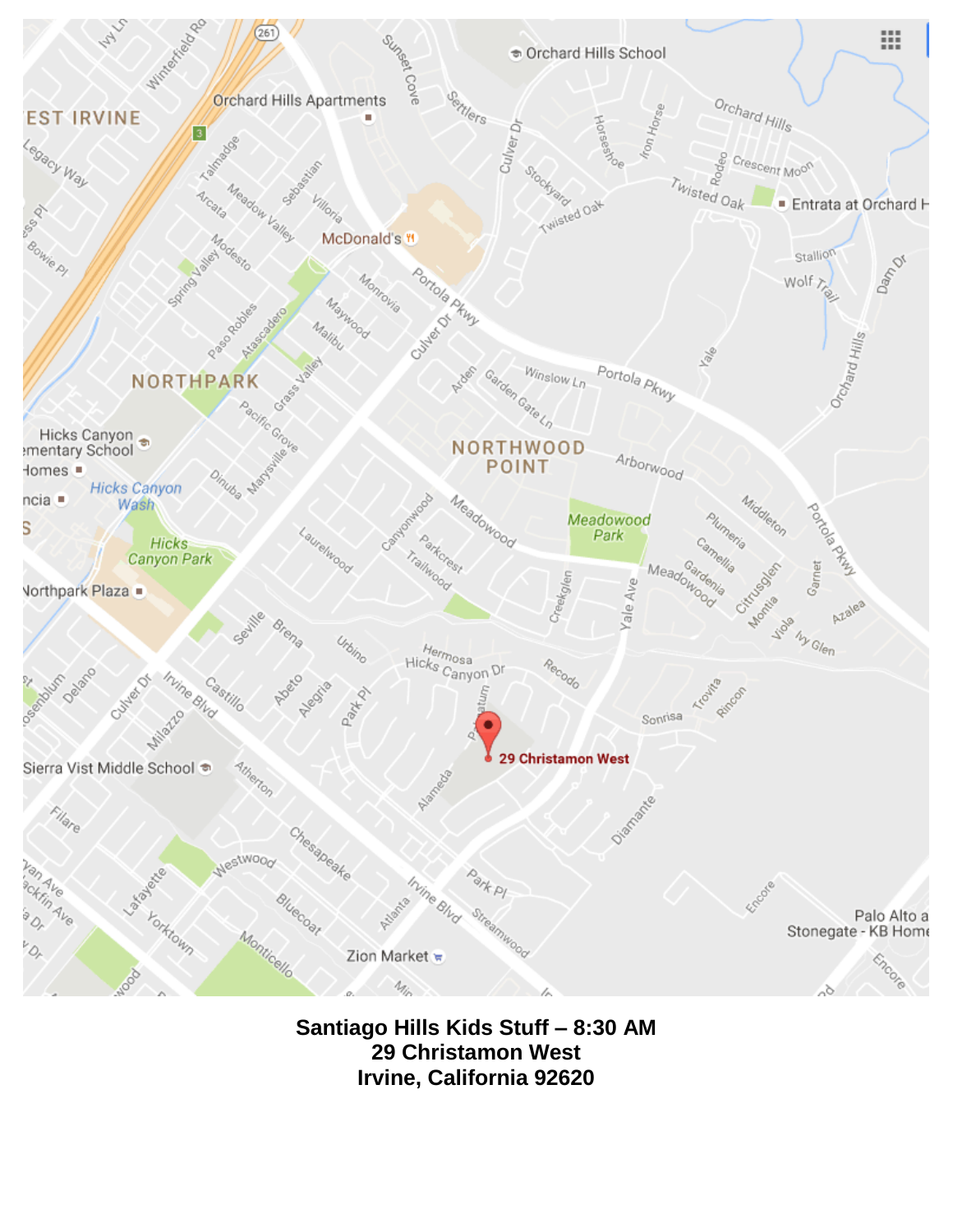

**Woodbury Child Development Center – 9:15 AM 125 Great Lawn Irvine, California 92620**